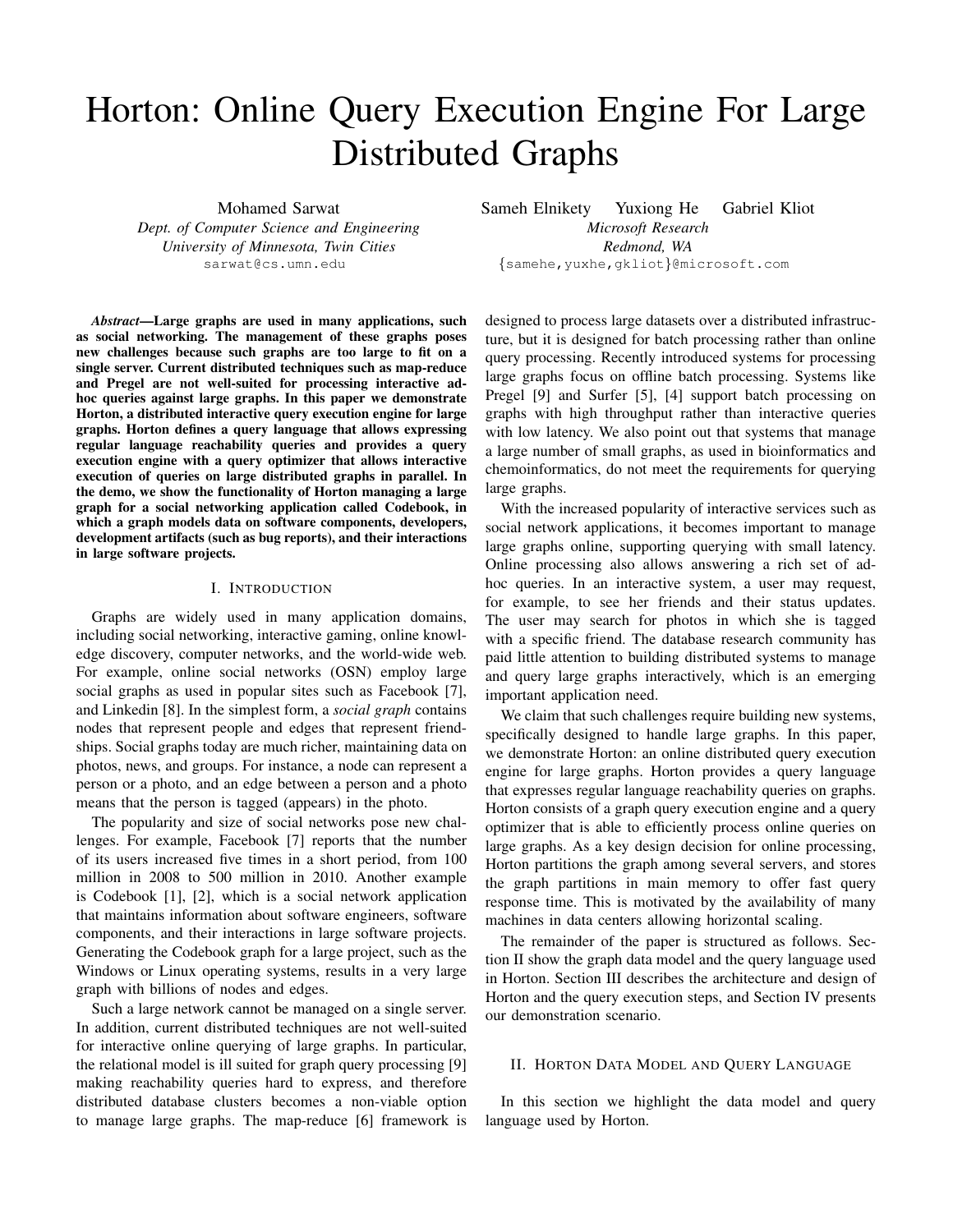

Fig. 1. Example of a small social graph with persons and photos.

## *A. Data Model*

Horton supports rich graph data. Nodes represent entities and have types as well as a set of key value pairs representing the data associated with this entity. Edges represent relationships between entities and have type and data as well. There is no restriction on the kind or amount of data associated with nodes and edges.

Horton manages both directed and undirected graphs. If the graph is directed, each node stores both inbound and outbound edges, to allow queries to traverse both directions. We show examples for undirected graphs as they are simpler, but both are supported in Horton.

## *B. Query Language*

Queries are in the form of *regular language expressions*. A query is a sequence of node predicates and edge predicates. Each predicate can contain conjunctions and disjunctions on node and edge attributes (including type) as well as closures such as regular operators "\*" (zero or more), and "+" (one or more).

Figure 1 shows an example of a social graph that has two node types, Person and Photo. In the figure, a solid line edge represents a friendship relationship (i.e., between two Person nodes) and a dotted line edge represents a tagging relationship (i.e., between a Person and a Photo nodes). As a specific query, to retrieve the list of all the photos in which John is tagged, the query is expressed as follows:

#### Photo−Tagged−John

To retrieve the photos in which Tim is tagged and at least one of his friends is tagged too, the query is as follows:

Tim−Tagged−Photo−Tagged−Person−FriendOf−Tim

The query execution engine returns all paths in the graph that satisfy the regular expression. If the user is interested in only a specific part of the path, e.g., a specific node, a SELECT statement is used. For instance, in the last query if the user is interested in photos, the query is expressed as follows:



Fig. 2. Horton system architecture.

SELECT Photo FROM

Tim−Tagged−Photo−Tagged−Person−FriendOf−Tim

#### III. HORTON ARCHITECTURE

Figure 2 shows an overview of the Horton system. The system comprises four components: the graph client library, graph coordinator, graph partitions, and graph manager. The graph client library sends queries to the graph coordinator and uses an asynchronous messaging system to receive the results. The graph coordinator prepares an execution plan for the query, transforms it into a finite state machine, and initializes the query processing on the appropriate graph partitions. Each partition runs the query executor and sends the query results back to the client. The graph manager transfers the graph between main memory and persistent storage, and partitions the graph.

## *A. Graph Client library*

The graph client library sends queries to the graph coordinator in the form of regular expressions, and receives the query results directly from the graph partitions.

#### *B. Graph Coordinator*

The graph coordinator provides the query interface for Horton. The coordinator receives the query from the client library, validates and parses the query. Then, the coordinator optimizes the query plan and translates the query into a finite state machine, which is sent to the partitions for parallel execution. The details are illustrated below:

Query Parsing and Validation. When the graph coordinator receives a query from the graph client, it first parses the query and checks the syntax and the validity of node and edge predicates.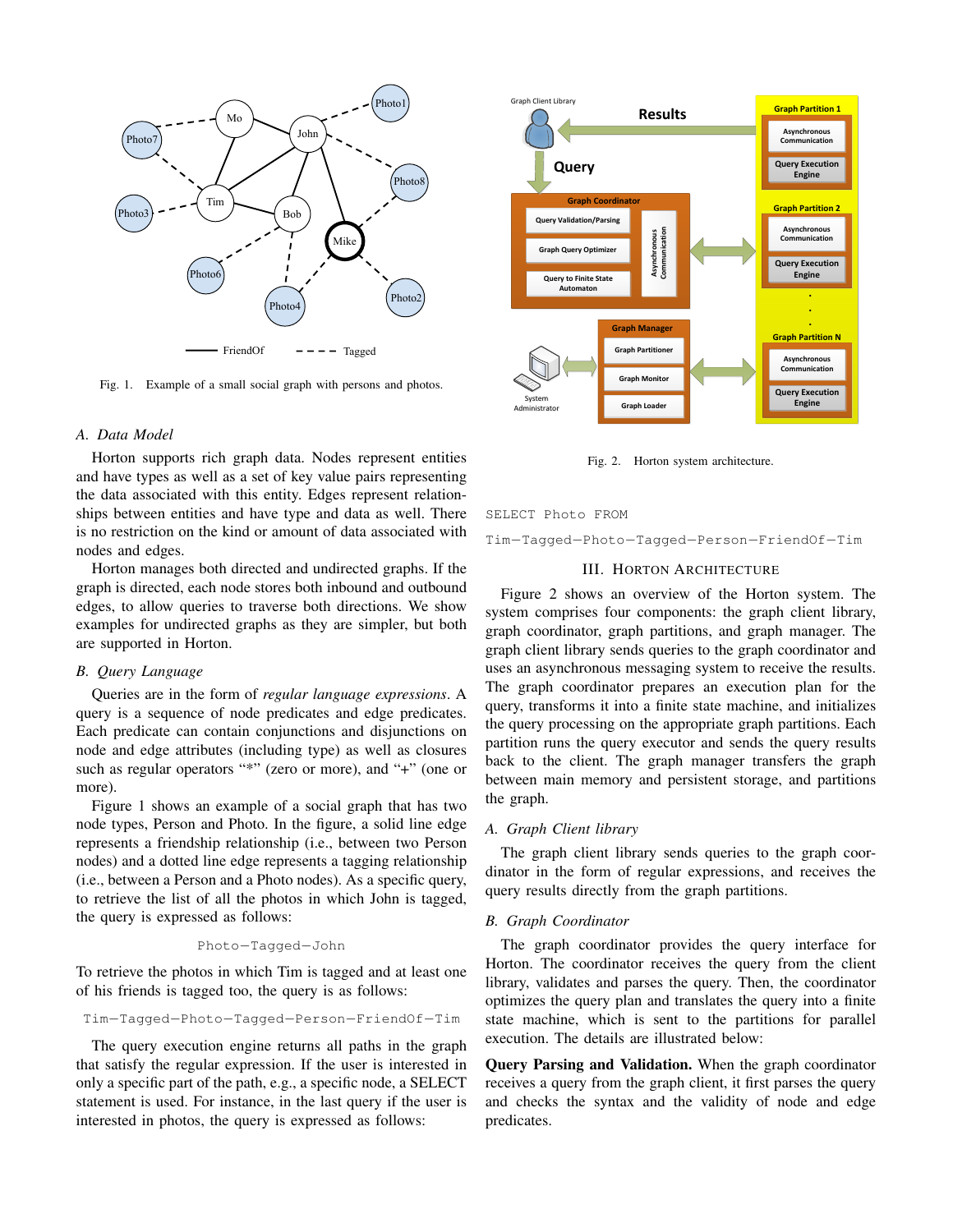Graph Query Optimizer. The graph query optimizer accepts the query in a parsed regular expression form, enumerates various execution plans, and finds a plan with lowest cost. Cost includes both expected total query execution time on graph partitions and communication cost among them. The Horton graph query optimizer employs a set of optimization strategies and integrates them using a dynamic programming framework to quickly estimate the cost of execution plans. An example optimization strategy is predicate ordering. This optimization strategy evaluates the cost of executing the query with different predicate orders and finds the plan with the lowest cost. Finding a good predicate order to evaluate a query is important because different predicate orders give the same query results but may have orders-of-magnitudes differences in cost due to the sizes of the intermediate results. We use dynamic programming to find the predicate order with the minimum expected cost in time complexity of  $O(n^3)$  where  $n$  is the number of predicates in the query.

Query to Finite State Machine Translator. After the query is optimized, the query plan is translated into a finite state machine. The finite state machine expresses the query in a form that is efficiently executed by the query execution engine. The state machine is sent to the graph partitions and executed by their local execution engine.

Asynchronous Communication Subsystem. The communication between the graph coordinator and the various graph partitions and among the partitions themselves is done through asynchronous communication protocols that have mechanisms for remote method invocation and for allowing direct streaming of results from a graph partition machine to the client without involving the graph coordinator.

## *C. Graph Partition*

Every graph partition manages a set of graph nodes and edges. Partitions are the main scale-out mechanism for Horton. Each partition resides on a separate server and maintains graph data in main memory. When a graph partition receives the finite state machine of a query from the graph coordinator, it executes the query using a local execution engine. The graph partition may need to communicate with other graph partitions because the execution of a single query may involve distributed processing among several partitions.

Query Execution Engine. Each partition has an execution engine that takes the finite state machine of the query as input and runs a bulk synchronous [10] breadth first graph traversal constrained by the finite state machine. The execution engine checks whether the nodes which are local to the partition satisfy the finite state machine. Next, for all the nodes that satisfy the finite state machine, the execution engine checks if their outgoing edges also satisfy the state machine, and decides whether to continue traversing along the path. When the query execution engine finds a graph node that matches an accepting state in the finite state machine (and therefore satisfies the original query), the execution engine sends this result to the client.



Fig. 3. Finite state machine for queries 1 and 3.

#### *D. Graph Manager*

The graph manager provides an administrative interface to manage the graph, to perform tasks such as loading a partitioned graph, and adding or removing servers. Graph manager also supports updates to the graph, such as adding and removing nodes and edges, as well as updating the data associated with nodes and edges.

Horton supports the output of any partitioning algorithm, assigning partitions to servers, and placing nodes in the right partitions. Horton is not equipped with a specific graph partitioning algorithm because this is an expensive offline operation. The simplest form of graph partitioning is hashing based on node or edge attributes. Large graphs are usually scale-free and partitioning algorithms for large scale-free graphs can be used to assign nodes to partitions while preserving locality in graph accesses.

## *E. Implementation*

Horton is written in C# in the .NET framework. Asynchronous communication is implemented using sockets and .NET TPL (task parallel library). Horton is built on top of *Orleans* [3] which is a distributed runtime for cloud applications.

### IV. DEMONSTRATION SCENARIO

#### *A. Demonstration Setup*

In the demonstration we show the processing of ad-hoc online queries over Codebook graphs, as we choose to use realistic graphs and queries, rather than synthetic data. Codebook [1], [2] is a social network application that represents software engineers, software components, and their interactions in a large software project. In particular, Codebook manages information about source code with its revisions, documentation, and the organizational structure of developers to answer queries such as *"Who wrote this function?"*, *"What libraries depend on this library?"*, and *"Whom should I contact to fix this bug?"*. An example of a Codebook graph is presented in Figure 4.